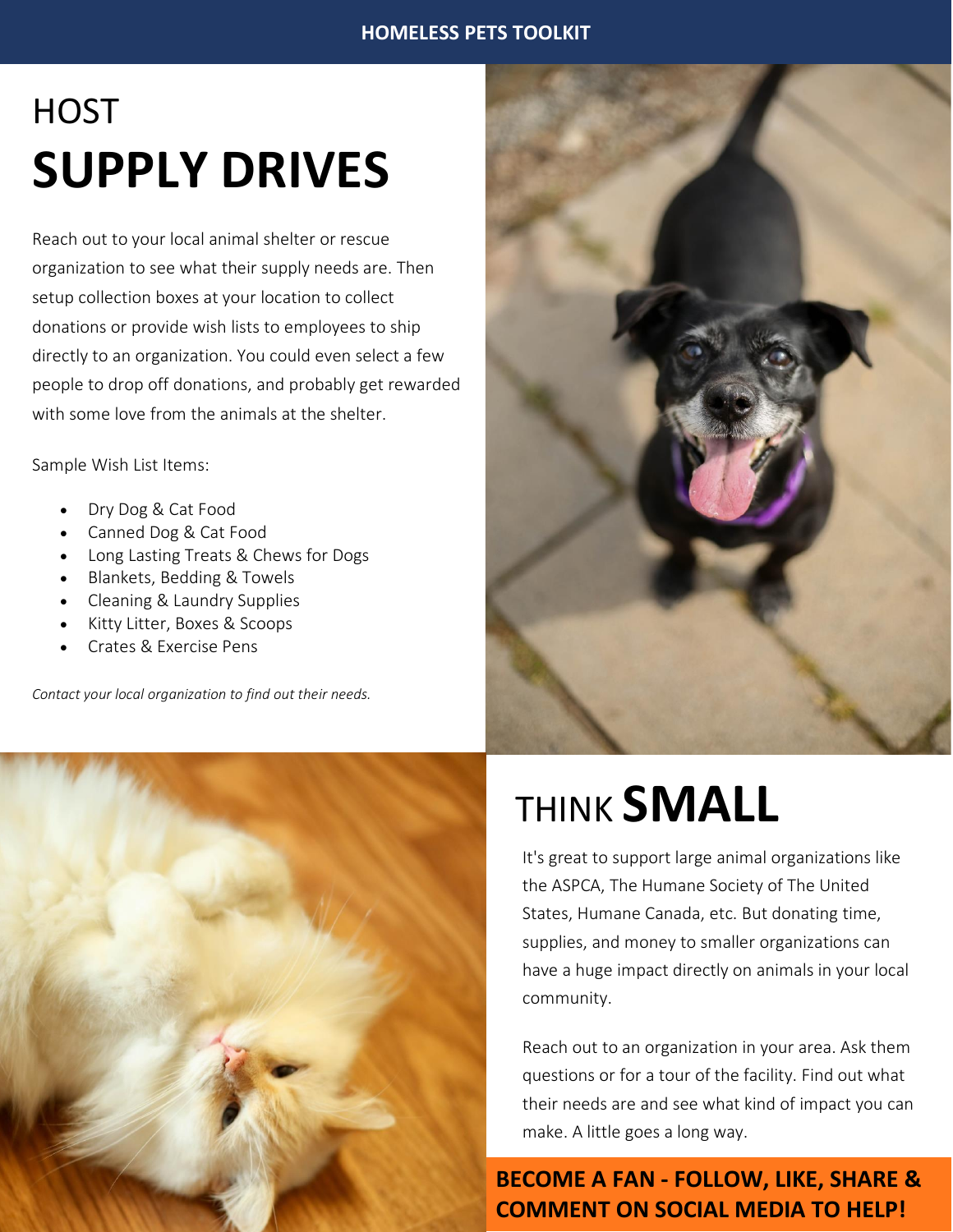#### **HOMELESS PETS TOOLKIT**

# SPEND SOME TIME **VOLUNTEERING**

A lot of animal organizations are on dependent on volunteers to operate! While volunteering directly with animals is super helpful, some people would prefer to help in other ways. You probably have skills that can help organizations get animals adopted and more donations like fundraising, grant writing, and photography.

There are many ways to volunteer:

- Animal Care & Cleaning
- Dog & Cat Socialization
- Fostering
- Working Adoption Events
- Fundraising
- Photography
- Grant Writing
- Marketing & Social Media Support

Contact your local organization to find out their needs.



## BECOME A **FOSTER HOME**

Team up with a local organization and help them save more dogs and cats each year by opening up your home. Most organizations will have a foster home application, followed by an interview and home inspection. They'll work with you to find an animal that fits into your family as a foster.

Serving as a foster home allows organizations to save more animals! Plus, you get a fur baby to love on until they find their forever home.

#### **EDUCATE - BE SURE YOU ARE READY TO BRING HOME A PET BEFORE DOING SO.**